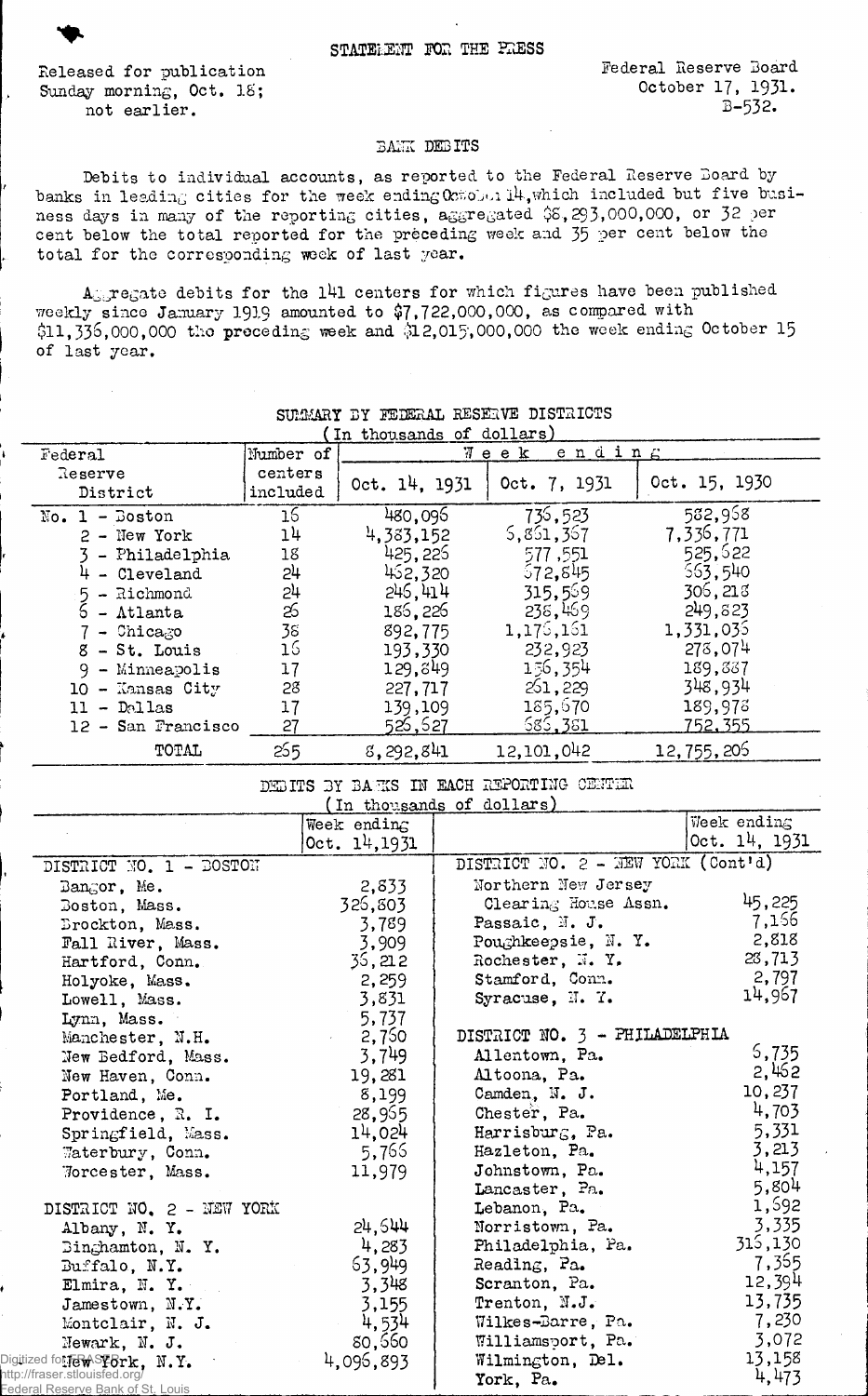|  |  | DEBITS BY BANKS IN EACH REPORTING CENTER |  |
|--|--|------------------------------------------|--|
|  |  |                                          |  |

i<br>A

|                              | (In thousands of dollars) |                                     | <u>B-532a</u> |
|------------------------------|---------------------------|-------------------------------------|---------------|
|                              | Week ending               |                                     | Week ending   |
|                              | 0ct. 14, 1931             |                                     | 0ct.14, 1931  |
| DISTRICT NO. 4 - CLEVELAND   |                           | DISTRICT NO. $6$ - ATLANTA (Cont'd) |               |
| Akron, Ohio                  | 16,139                    | Elberton, Ga.                       | 206           |
| Butler, Pa.                  | 1,930                     | Hattiesburg, Miss.                  | $-934$        |
| Canton, Ohio                 | .5,456                    | Jackson, Miss.                      | 3,691         |
|                              |                           |                                     |               |
| Cincinnati, Ohio             | 57,311                    | Jacksonville, Fla.                  | 9,909         |
| Cleveland, Ohio              | 135,710                   | Knoxville, Tonn.                    | 7,547         |
| Columbus, Ohio               | 25,904                    | Macon, Ga.                          | 3,068         |
| Dayton, Ohio                 | 13,425                    | Moridian, Miss.                     | 1,484         |
| Erie, Pa.                    | 6,551                     | Miami, Fla.                         | 3,141         |
| Franklin, Pa.                | 731                       | Mobile, Ala.                        | 5,718         |
| Greensburg, Pa.              | 2,089                     | Montgomery, Ala.                    | 3,509         |
| Hamilton, Ohio               | 2,571                     | Nashville, Tenn.                    | 14,527        |
| Homestend, Pa.               | -554                      | Newman, Ga.                         | 322           |
| Lexington, Ky.               | 3,790                     | New Orlans, La.                     | 53,458        |
| Lima, Ohio                   | 2,050                     | Pensacola, Fla.                     | 1,196         |
| Lorain, Ohio                 | 909                       | Savannah, Ga.                       |               |
|                              |                           |                                     | 5,121         |
| Middletown, Ohio             | 1,589                     | Tampa, Fla.                         | 4,976         |
| Oil City, Pa.                | 2,332                     | Valdosta, Ga.                       | -551          |
| Pittsbur $\rho$ h, Pa.       | 138,841                   | Vicksburg, Miss.                    | 1,145         |
| Springfield, Ohio            | 3,574                     |                                     |               |
| Steubenville, Ohio           | 1,501                     | DISTRICT NO. 7 - CHICAGO            |               |
| Toledo, Ohio                 | 15,777                    | Adrian, Mich.                       | 520           |
| Warren, Ohio                 | 2,227                     | Aurora, Ill.                        | 2,412         |
| Wheeling, W. Va.             | 7,743                     | Battle Crock, Mich.                 | 3,132         |
| Youngstown, Ohio             |                           | Boy City, Mich.                     | 1,910         |
| Zanesville, Ohio             | $1,795$ .                 | Bloomington, Ill.                   | 2,091         |
|                              |                           | Cedar Rapids, Ia.                   | 8,557         |
| DISTRICT NO. 5 - RICHMOND    |                           | Champaign-Urbano, Ill.              | 2,521         |
| Asheville, N. C.             |                           | $\text{Chica}_{\mathbb{S}}$ o, Ill. |               |
|                              | 2,598                     |                                     | 510,126       |
| Daltimore, Md.               | 80,068                    | Danville, Ill.                      | 1,745         |
| Charleston, S. C.            | 3,131                     | Davorport, I2.                      | 5,595         |
| Charleston, W. Va.           | 8,094                     | Decatur, Ill.                       | 2,771         |
| Charlotte, N. C.             | 9,203                     | Des Moines, Ia.                     | 17,594        |
| Columbia, S. C.              | 3,916                     | Detroit, Mich.                      | 144,084       |
| Cumberland, Md.              | 2,080                     | Dubuque, Iowa                       | 2,481         |
| Danville, Va.                | 1,746                     | $\text{Flint}$ , Mich.              | 6,379         |
| Durham, N. C.                | 5,919                     | Fort Wayne, Ind.                    | 5,827         |
| Greensboro, N. C.            | 3,642                     | Gary, Ind.                          | 2,823         |
| Greenville, S. C.            | 3,264                     | Grand Rapids, Mich.                 | 13,136        |
| Hagerstown, Md.              | 1,254                     | Green Day, Wis.                     | 2,218         |
| Huntington, W. Va.           | 3,422                     | Hammond, Ind.                       | 1,915         |
| Lynchburg, Va.               | 3,449                     | Indianapolis, Ind.                  | 31,830        |
| Newport News, Va.            | 2,177                     | Jackson, Mich.                      | 2,547         |
| Norfolk, Va.                 | 9,257                     | Kalamazoo, Mich.                    |               |
|                              |                           |                                     | 3,772         |
| Portsmouth, Va.              | 975                       | Lansing, Mich.                      | 4,784         |
| Raleigh, N. C.               | 5,054                     | Mason City, Iowa                    | 2,100         |
| Richmond, Va.                | 25,494                    | Milwaukee, Wis.                     | 55,379        |
| Roanoke, Va.                 | 5,040                     | Moline, Ill.                        | 1,561         |
| Spartanburg, S. C.           | 1,912                     | Muscatine, Ia.                      | 1,337         |
| Washington, D. C.            | 53,668                    | Oshkosh, Wis.                       | 2,439         |
| $\texttt{Wilmington, N. C.}$ | 2,505                     | Peoria, I11.                        | 8,355         |
| Winston-Salem, N. C.         | 7,416                     | Rockford, Ill.                      | $-4,253$      |
|                              |                           | Saginaw, Mich.                      | 3,821         |
| DISTRICT NO. 5 - ATLANTA     |                           | Sheboygan, Wis.                     | 2,774         |
| Albany, Ga.                  | 763                       | Sioux City, Iown                    | 7,942         |
| Atlanta, Ga.                 | 30,325                    | South Bend, Ind.                    | 5,655         |
| Augusta, Ga.                 | 3,755                     | Springfield, Ill.                   | 5,981         |
| Birmingham, Ala.             | 17,810                    | Terre Haute, Ind.                   | 4,142         |
|                              | 460                       | Waterloo, Iowa                      |               |
| Brunswick, Ga.               |                           |                                     | 2,949         |
| Chattanooga, Tenn.           | 8,356                     |                                     |               |
| Columbus, Ga.                | 2,559                     |                                     |               |
| Dothan, Ala.                 | 495                       |                                     |               |

 $\overline{a}$